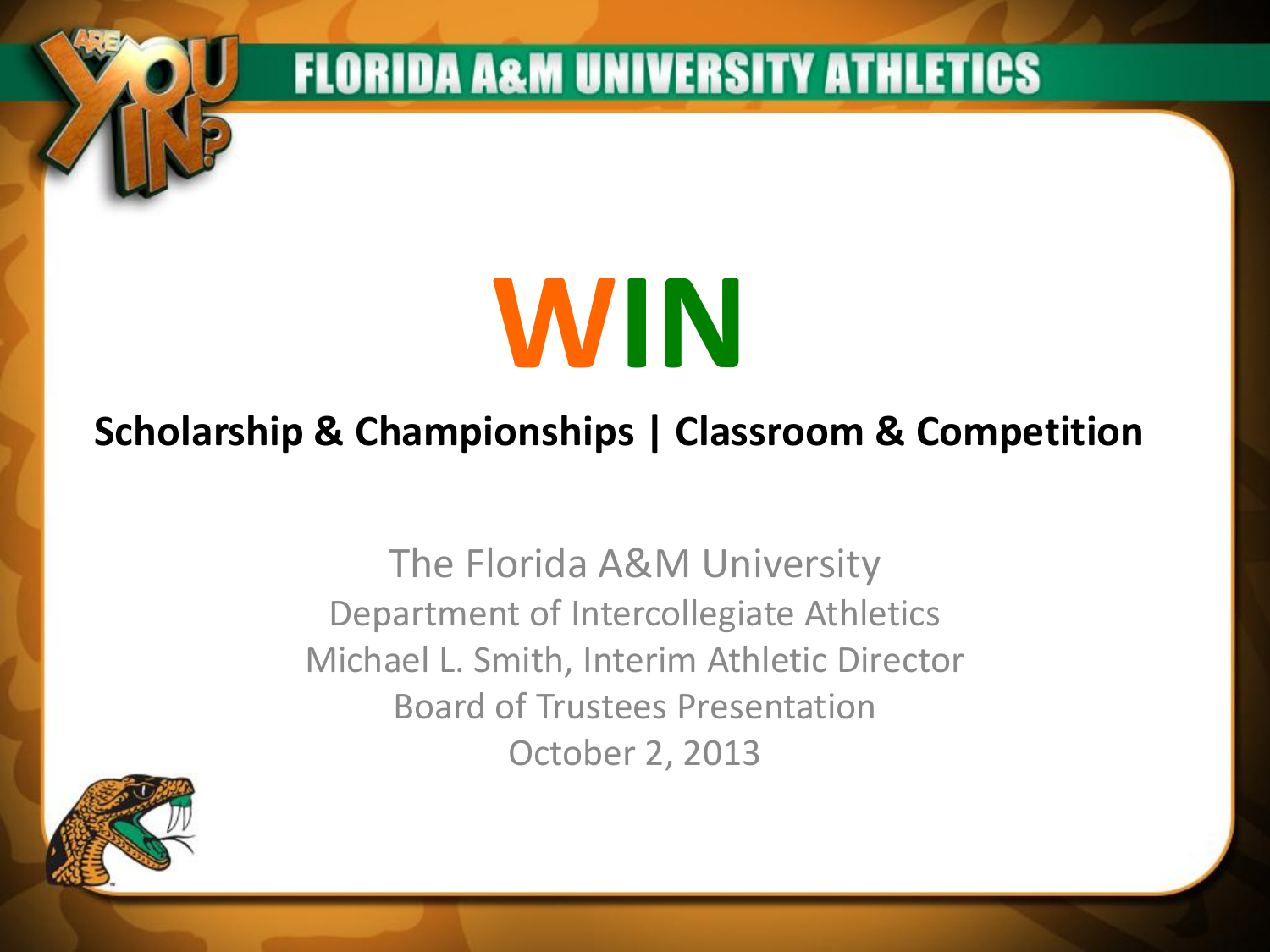# **THE VISION**

**FLORIDA A&M UNIVERSITY ATHLETICS** 

• FAMU Athletics will win scholastically, as well as in championships by creating a competitive environment that foster Student-Athletes academic and athletic success.

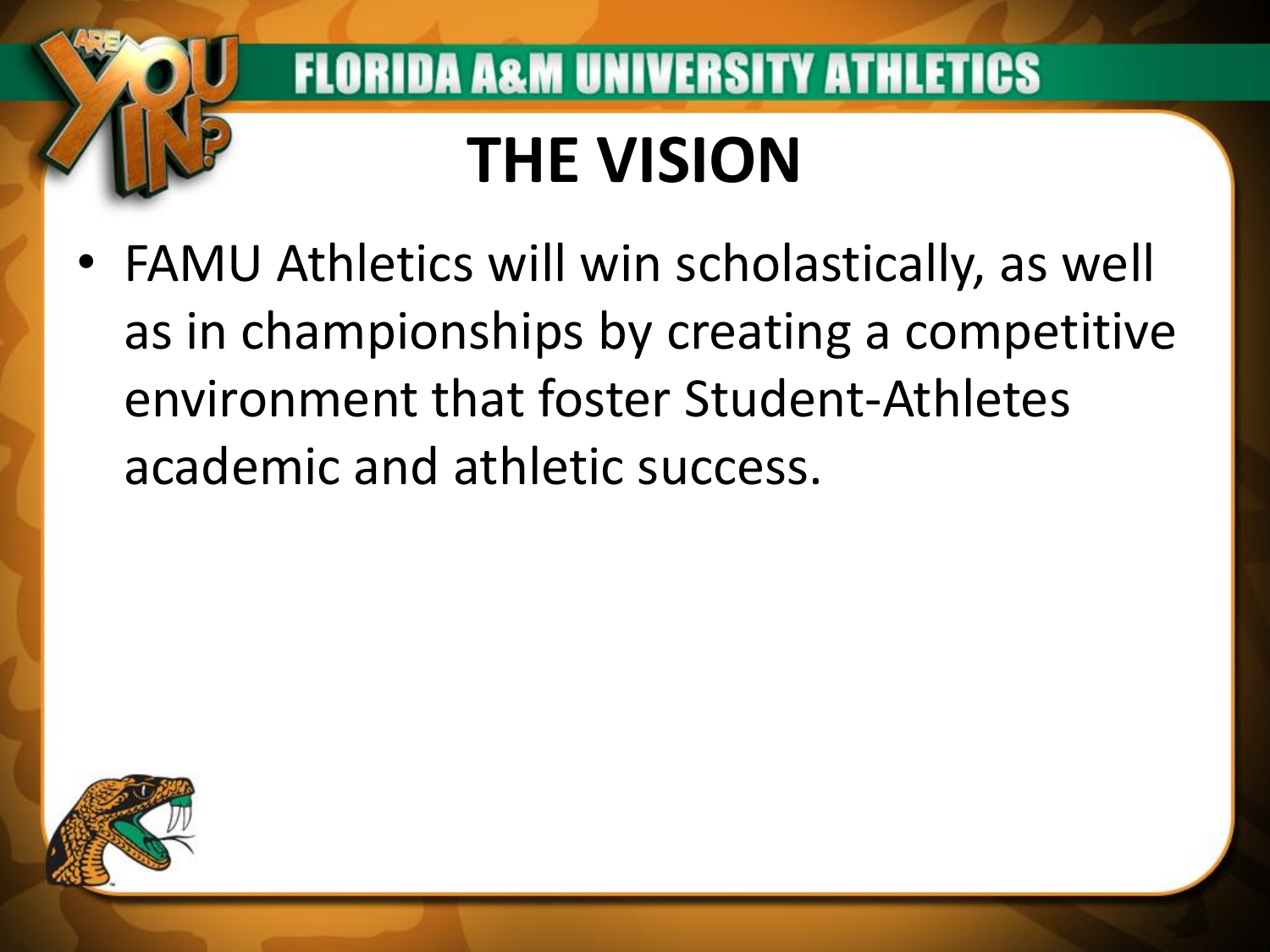# **THE MISSION**

**FLORIDA A&M UNIVERSITY ATHLETICS** 

**Encompasses the Four Cornerstones for our Intercollegiate Athletic Success.**

- Institutional Control
- Academic Excellence
- Fiscal Integrity
- Winning Championships

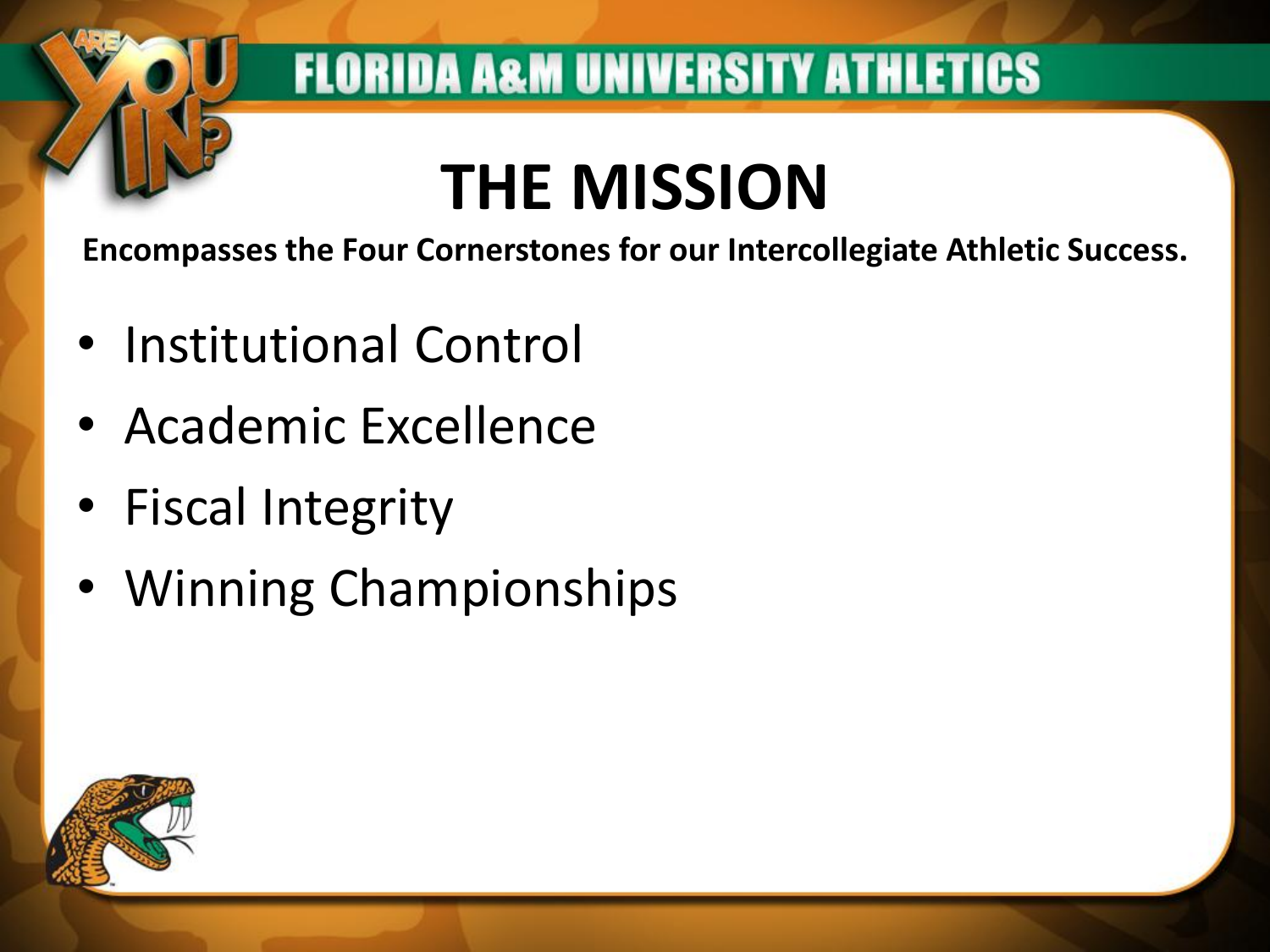## **THE STUDY**

**FLORIDA A&M UNIVERSITY ATHLETICS** 



In a proactive approach to executing our efforts in line with our mission, an external study of the FAMU Athletics Department was conducted by:

#### **Collegiate Consulting, Atlanta, GA**

• Clients include: University of Florida, Florida State, University of Miami, University of West Florida, as well as schools in the Atlantic Coast, Big East, Big Ten, Sun Belt, Mid-Eastern Athletic, Southern Intercollegiate Athletic and Southwestern Athletic Conferences.

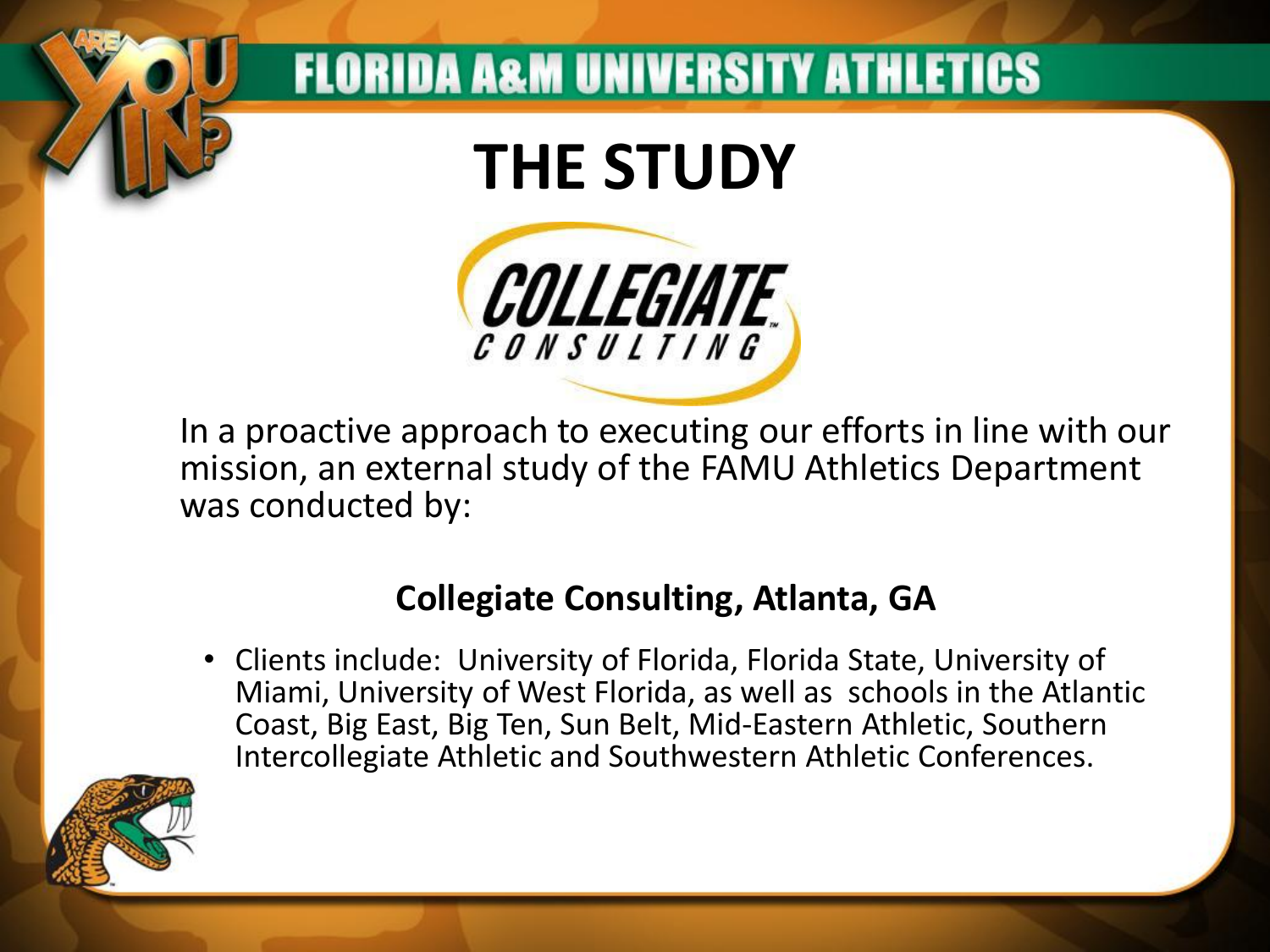#### **COLLEGIATE CONSULTING CLIENT MAP**



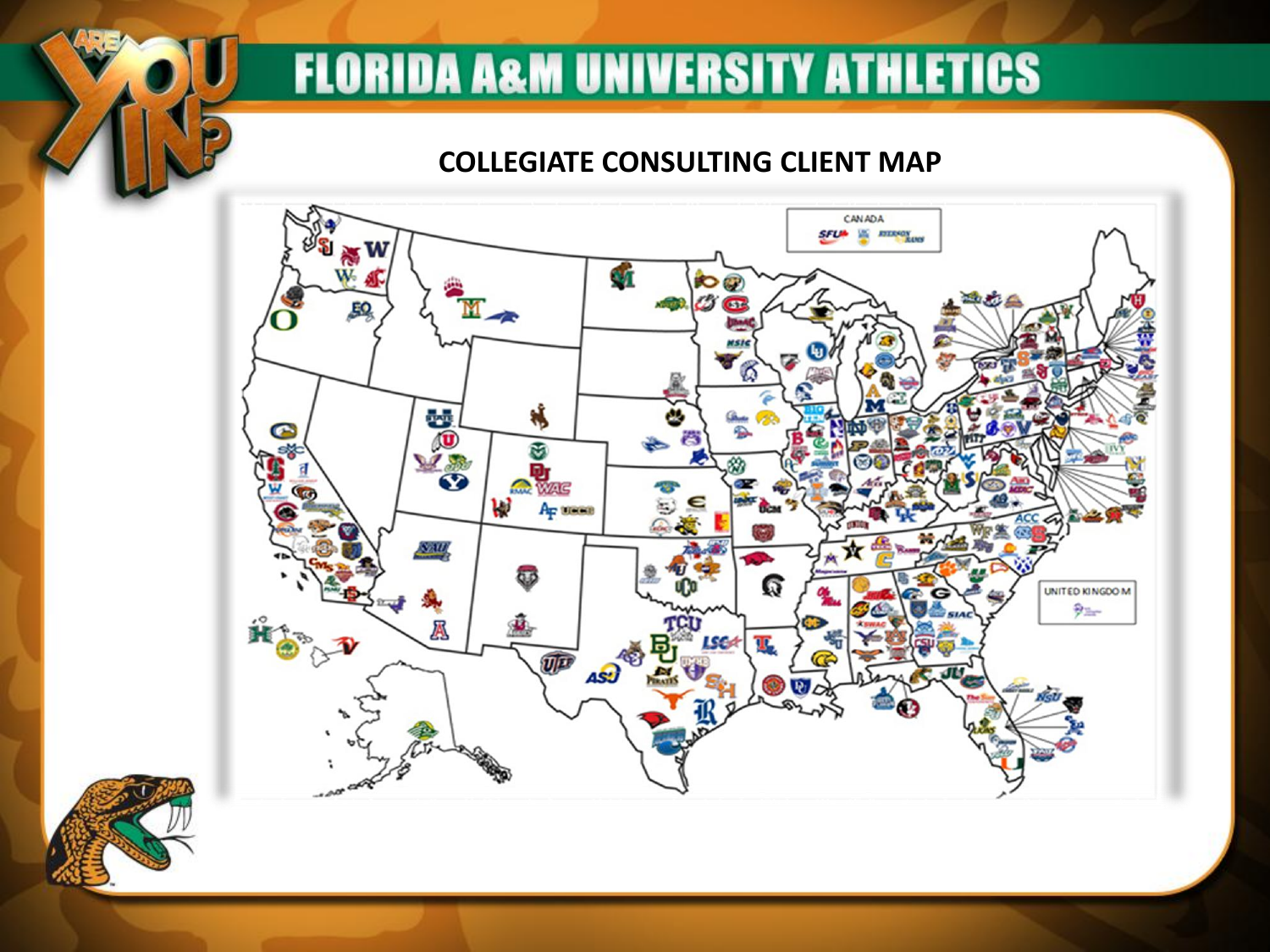## **THE VISION | THE STUDY | THE FINDINGS**

**FLORIDA A&M UNIVERSITY ATHLETICS** 

#### PRESENTATION BY:



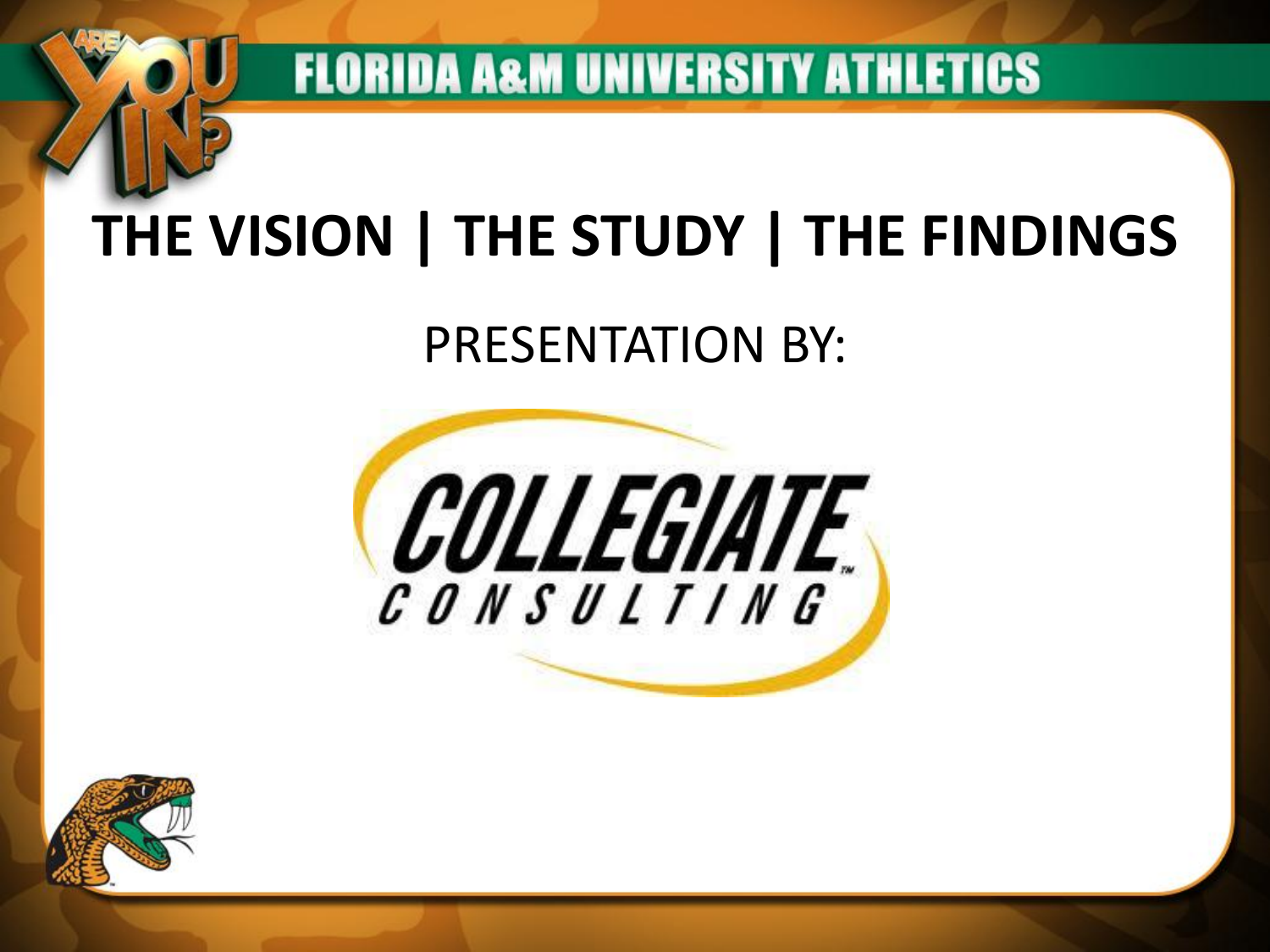#### **The First 100 Days | FISCAL RESPONSIBILITY**

- Balanced the FY 12/ 13 Auxiliary Operating Budget.
- Implemented corrective actions related to audit finding.
- Increased football ticket sales by 10% more than projected in football game ticket sales to date.
- Initiated facility enhancements at three of our competition fields and one practice field.
- Contracted 71% (\$234,000) of the FY14 corporate sponsorship goal.
	- Key Renewals Include: Florida Blue \$20K, Busch Media \$25K
	- New Contracts Include: Florida Department of Agriculture \$40K, Visit Tallahassee - \$40K, Florida Lottery - \$14K, American Campus - \$12K, and Palmetto Security - \$10K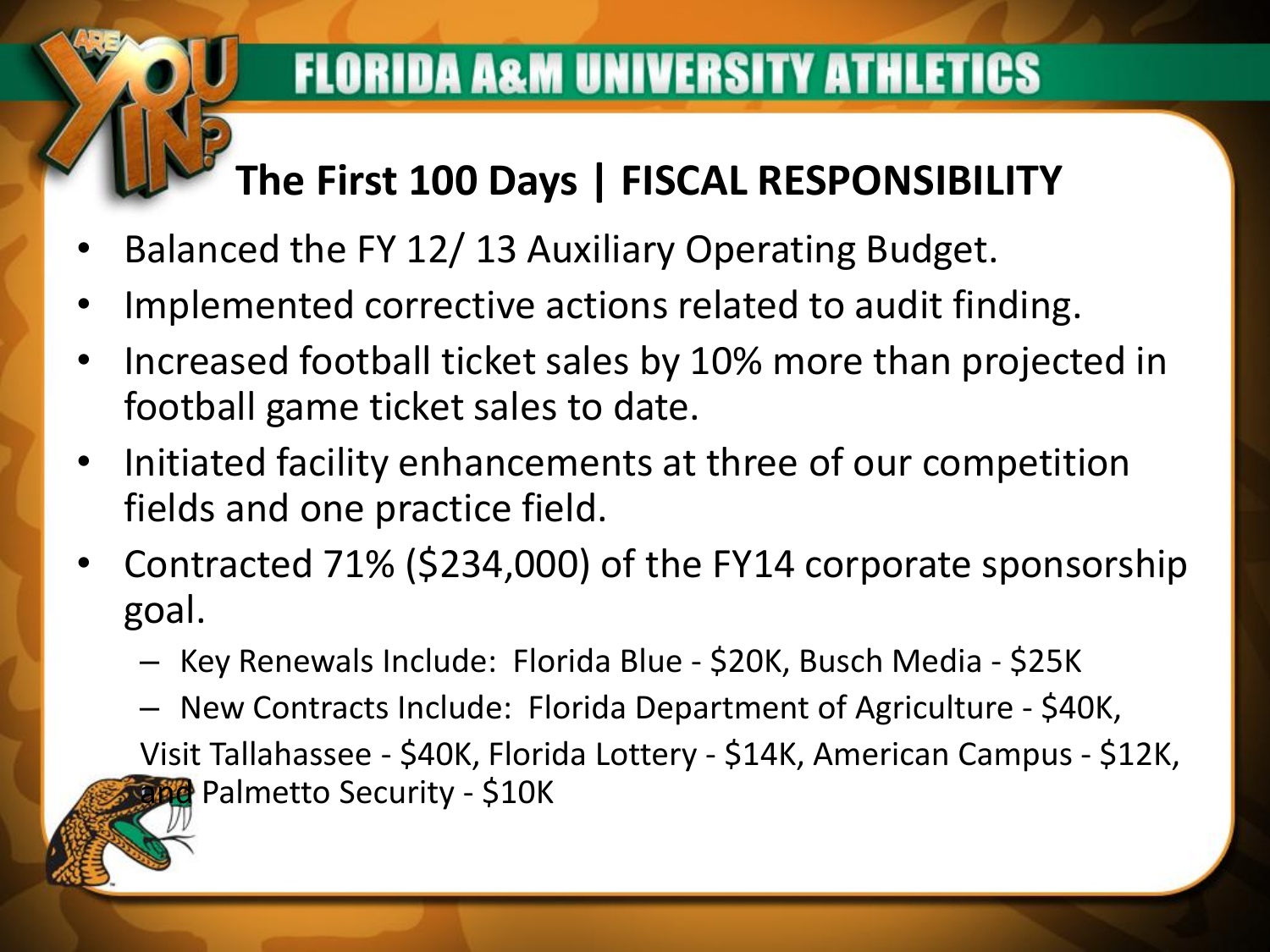#### **The First 100 Days | EXPOSURE**

Increased the exposure of FAMU Athletics through participation and meetings with on and off campus community partners to include:

- **University** Departments/Divisions/Colleges and Schools
- Tallahassee Chamber of Commerce
- Leon County Tourist Development Council
- Tallahassee City Commission and City Manager
- Leon County Board of County Commissioners and County Administrator
- FAMU Sports Hall of Fame
- Whole Foods Market
- Retailers: Dicks Sporting Goods, Alumni Hall, Academy Sports, Old Navy

**Rattle**r Special Edition Club

- FAMU NAA
- Leon County FAMU NAA
- Gadsden Country FAMU NAA
- Metro Atlanta FAMU NAA
- Tallahassee Quarterback Club
- FAMU Quarterback 220 Club
- Cleveland (OH) Schools
- Midwest FAMU NAA
- Samford University Athletic Leadership/Staff
- Ohio State University Athletic Leadership/Staff
- Florida Classic Consortium
- MEAC Media Day and Leadership Meetings with Commissioner
- National Rattler F Club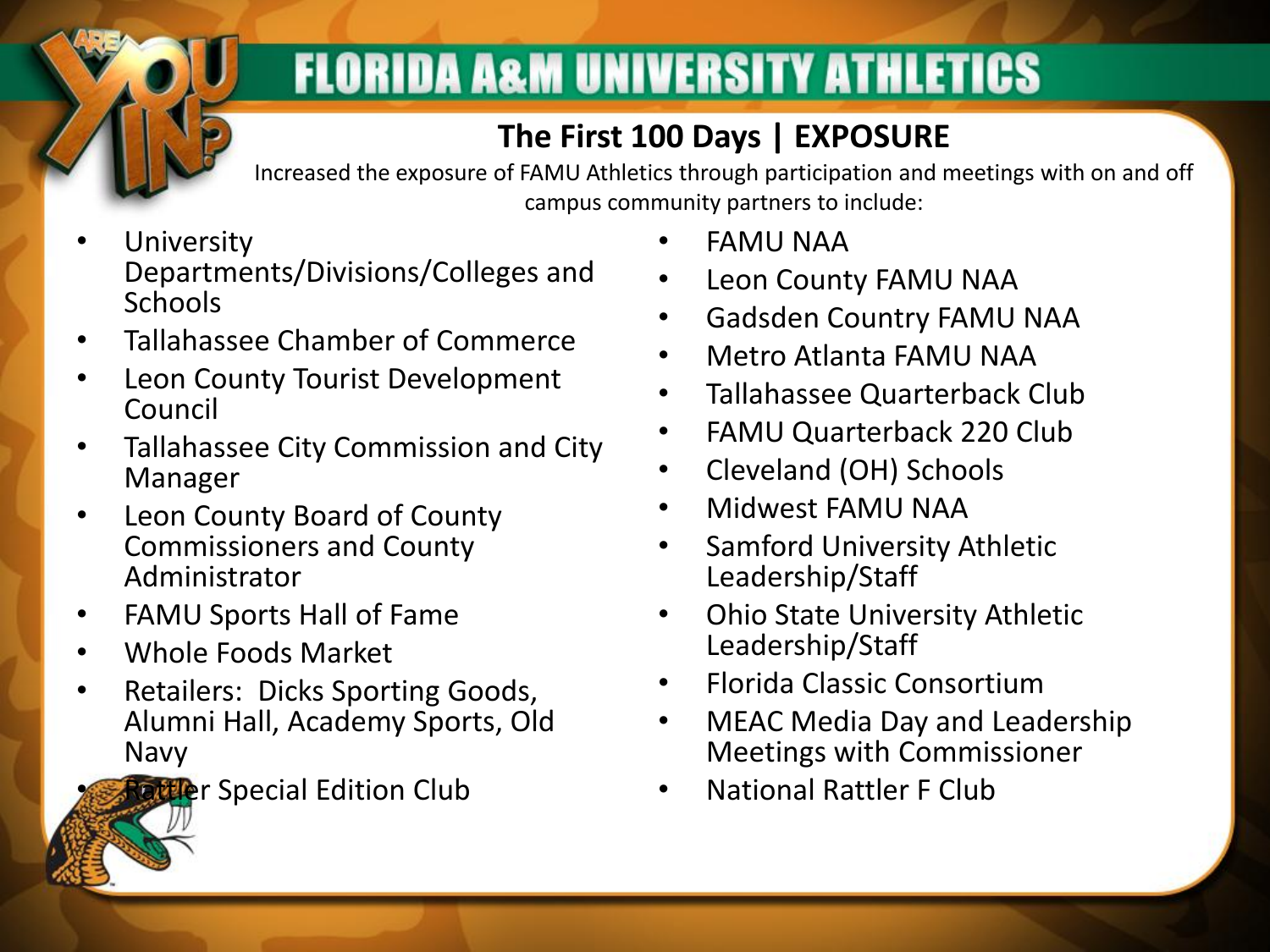#### **The First 100 Days | COLLABORATION**

Enhanced department operations through better collaboration with University allies to include:

- Division of Administrative Services and Fiscal Affairs
- Division of Student Affairs and Enrollment Management
- University Advancement
- Athletic Committee
- Office of Communications
- Division of Academic Affairs
	- School of Business and Industry
	- School of Journalism and Graphic Communications
	- College of Education



• Department of Health and Physical Education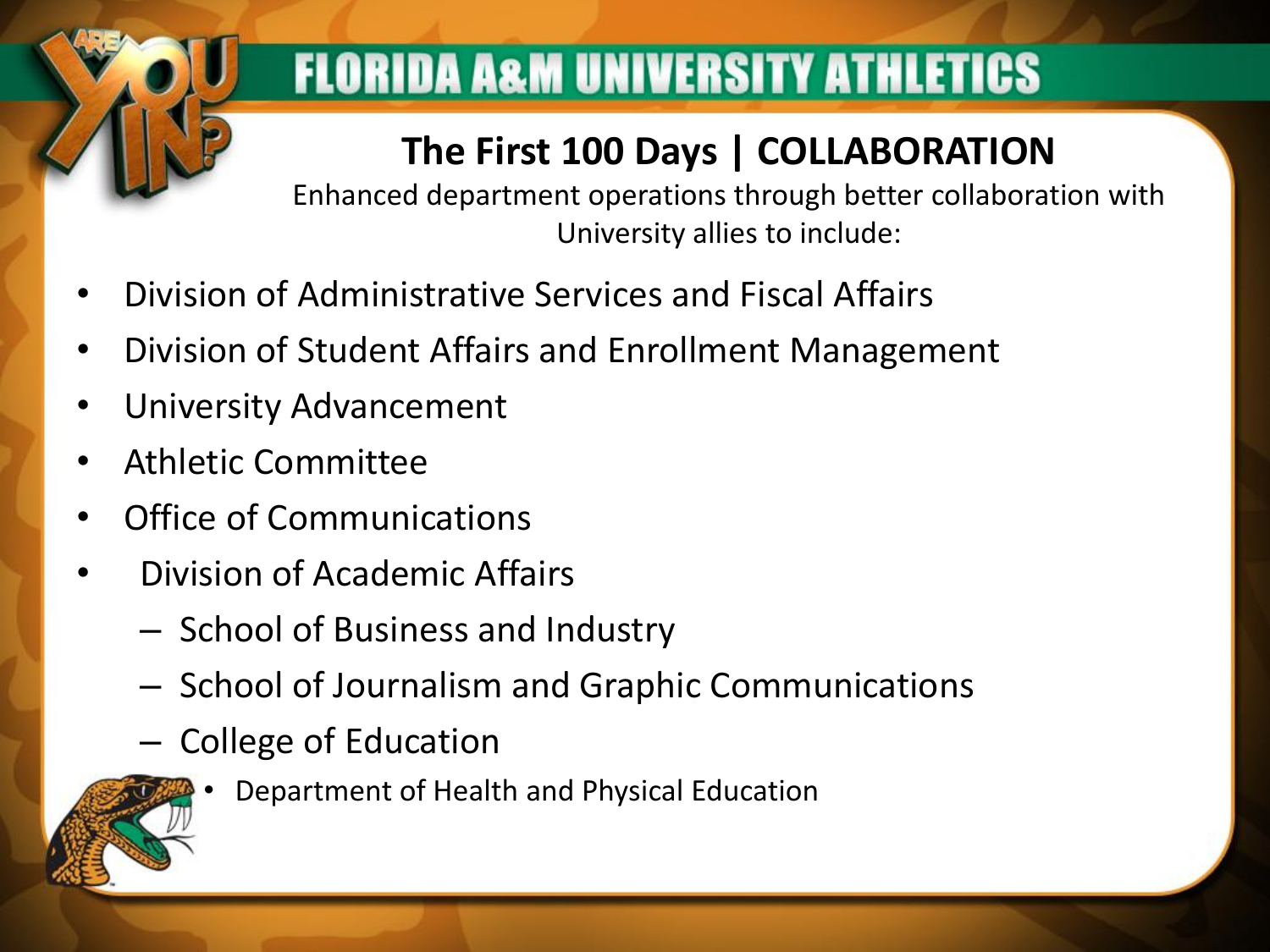# **THE VISION | NEXT STEPS**

**FLORIDA A&M UNIVERSITY ATHLETICS** 

- MULTI-YEAR ACTION PLAN
	- Operationalize study findings into a multi-year action plan.
	- Begin action plan implementation by January, 2014.
	- Develop continuous system to evaluate program progress.

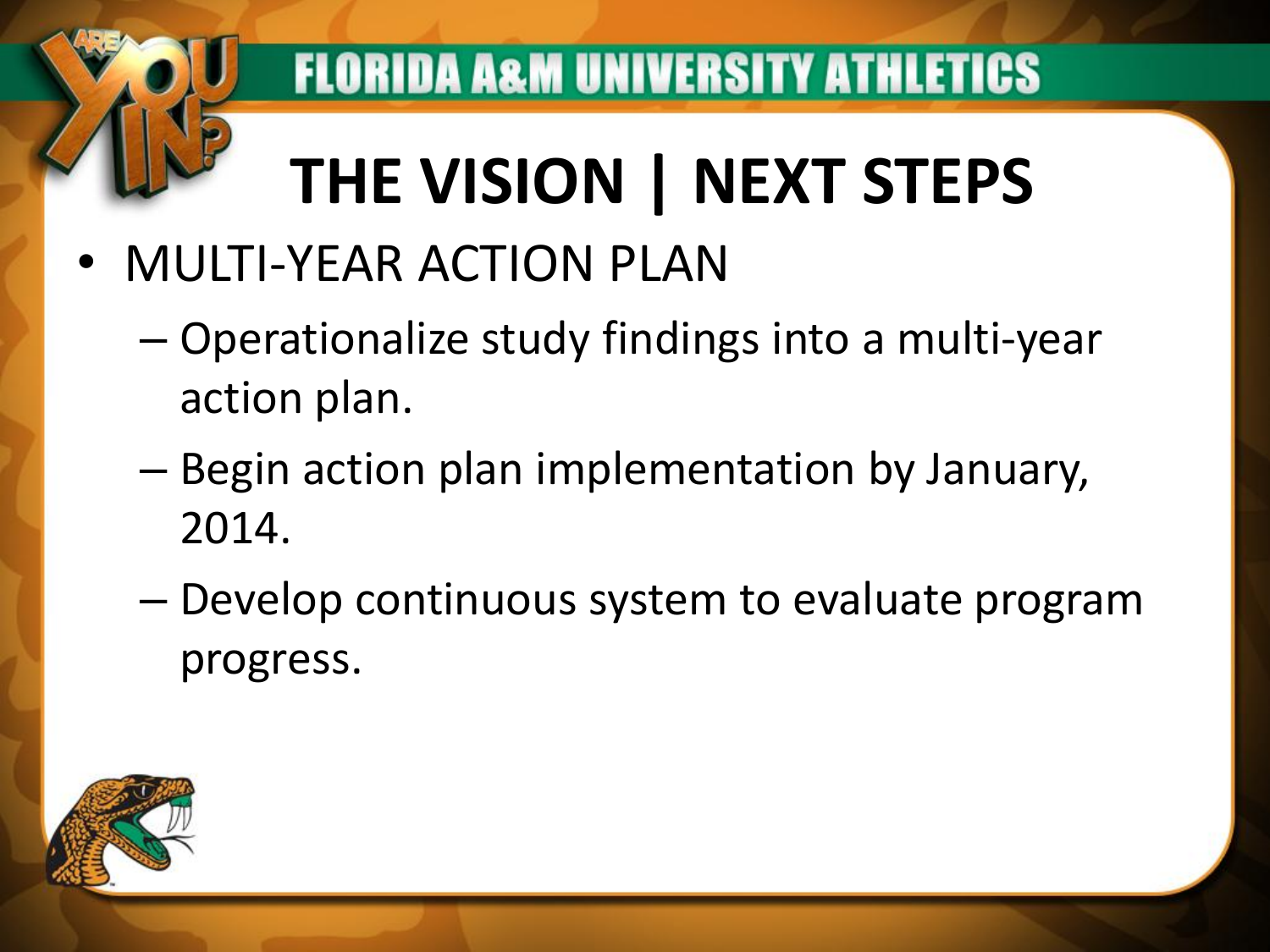### **NEXT UPDATE | JANUARY 2014**

**FLORIDA A&M UNIVERSITY ATHLETICS** 

- FAMU ATHLETICS ACTION PLAN
- THE NEXT 100 DAY